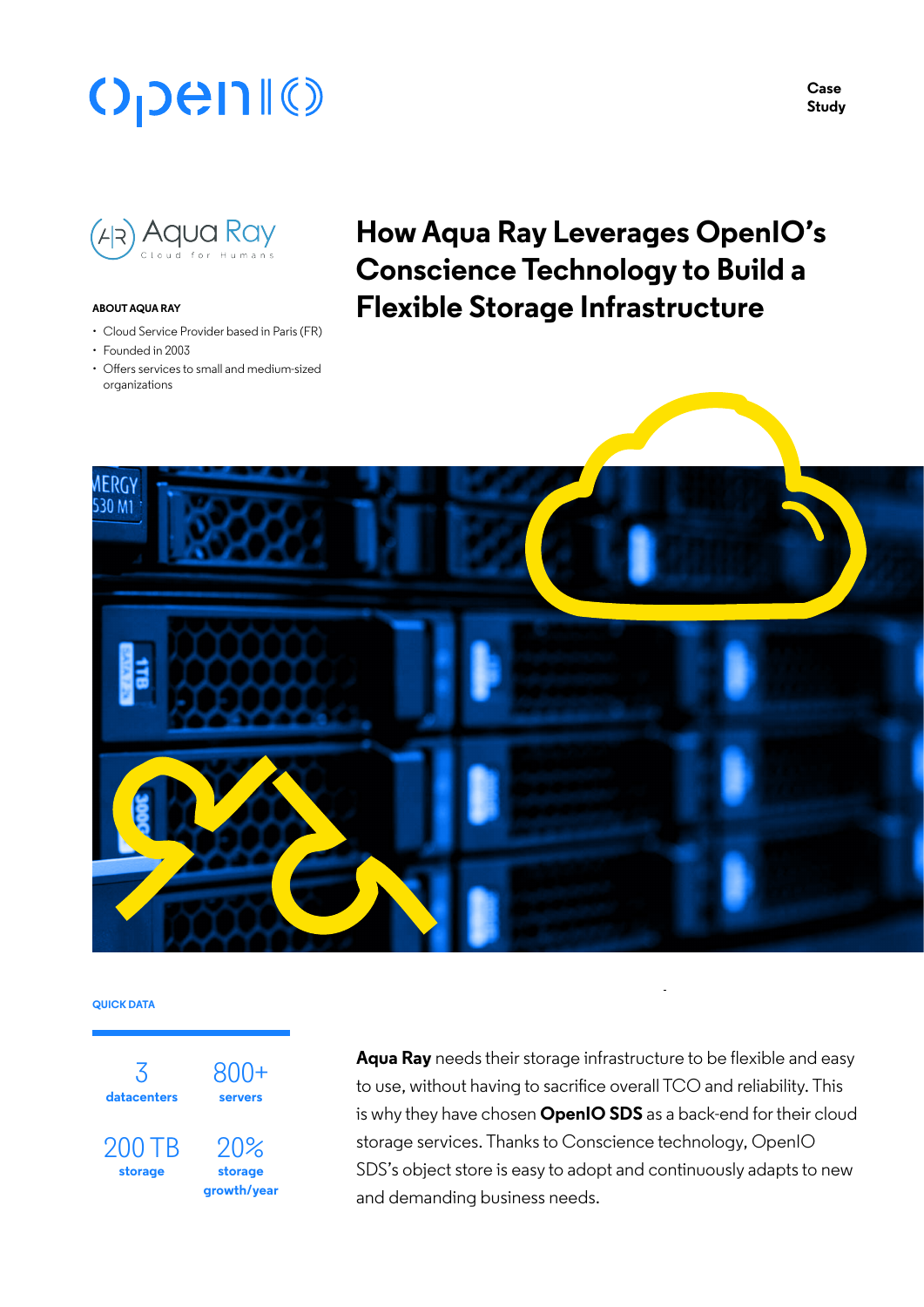# We can run the software on any kind of server,<br>
on any hardware, with small amounts on any hardware, with small amounts of CPU and RAM.

> Guillaume de Lafond, Technical Director, Aqua Ray

When we add a new node it is immediately available without rebalancing, without redistributing data and network traffic.

# **The context**

Aqua Ray is an agile, dynamic cloud service provider based in Paris (FR), offering cloud infrastructure services to small and medium-sized organizations both in the private and public sectors. Founded in 2003, hosting on Apple hardware, the company moved to Linux in 2009, and has been expanding its service portfolio since then. It now offers solutions based on Amazon AWS, as well as other platforms.

Aqua Ray serves more than 1,500 customers, with an infrastructure distributed in three data centers, and more than 800 servers under management. The company has a 20% year-on-year growth rate.

Aqua Ray's success is based on the quality of its services and its ability to react swiftly to new market needs. With a lean organization, managed by a small team of highly-skilled IT professionals, Aqua Ray designed its infrastructure to grow quickly, in accordance with changing market needs. This strategy needed a storage infrastructure with the best flexibility, scalability, and availability, but, at the same time, with a low cost to remain competitive in the market. This is why they have chosen OpenIO SDS for their new storage infrastructure, on which they provide resources for cloud, compliance, backup, and archiving services.

OpenIO SDS's unique technology enables Aqua Ray to overcome the limitations of traditional solutions. It is a lightweight, softwaredefined storage platform, which can take full advantage of new resources added to the cluster without disruptive upgrade operations or the need to rebalance data. These characteristics allowed Aqua Ray to begin with object storage on recycled heterogeneous hardware, keeping costs down, while providing top notch performance and reliability.

## The choice

Aqua Ray wanted to radically change the way they build and consume their storage infrastructure. They wanted to make it more flexible, manageable, and scalable, while reducing costs.

**Traditional object storage solutions are usually expensive when the initial installation is small, and are very rigid when it comes to cluster design and expansion.** This makes it difficult for local service providers to build a costeffective and competitive cloud storage infrastructure. **Aqua Ray tested several products, but most of them didn't deliver what was promised**. Only OpenIO SDS met all their needs.

**Aqua Ray took full advantage of OpenIO SDS and its Conscience technology**, implementing an infrastructure distributed across **two datacenters** to get the best reliability. The company initially built this infrastructure with a **number of small recycled servers**, which optimized initial costs, but without limiting performance. This formula allowed them to have a **small failure domain, good performance, and a minimal initial investment**.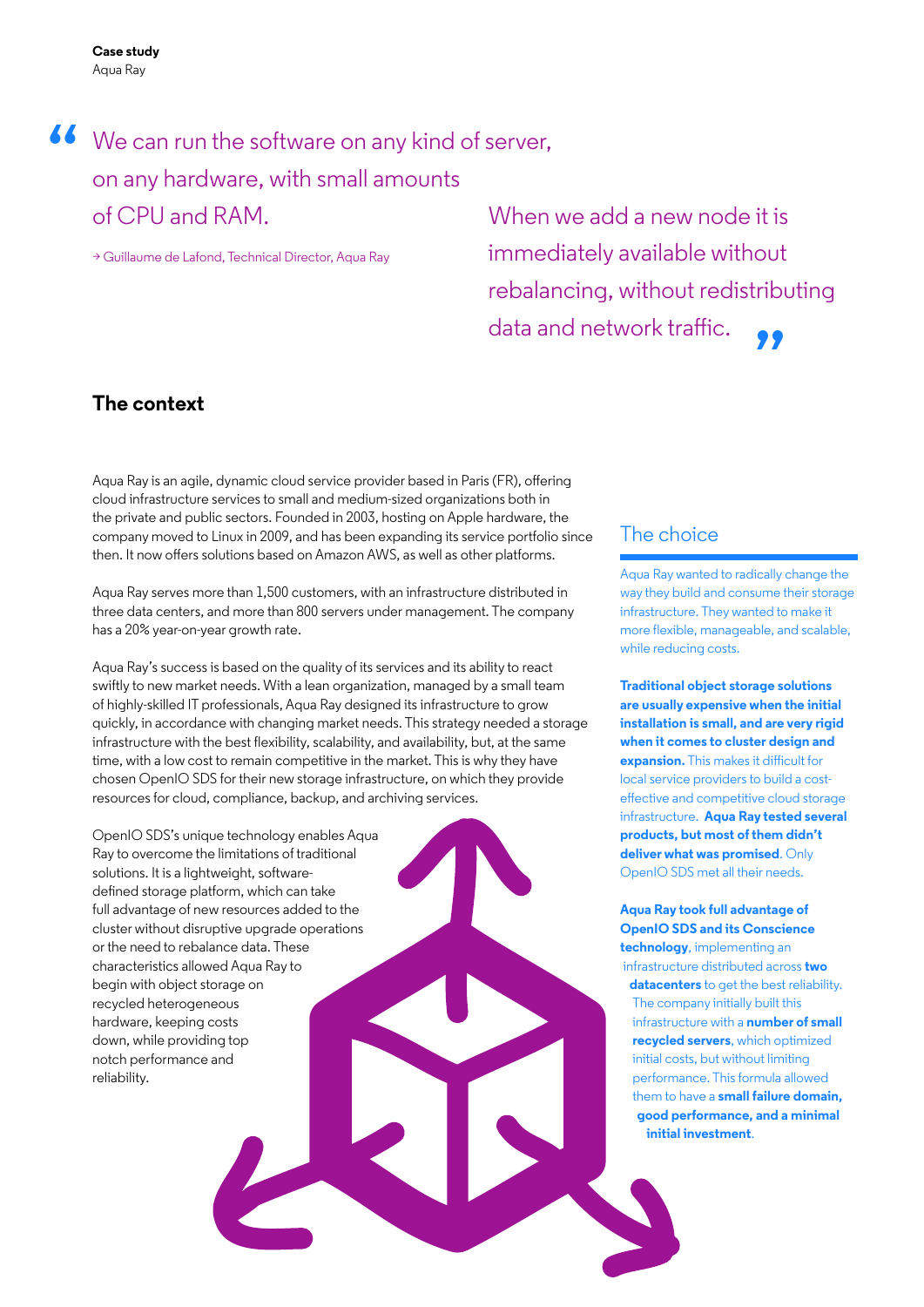**Case study** Aqua Ray

44 As our storage needs more capacity, we're going to add new nodes, which is easy, thanks to Conscience. We'll be able to nodes, which is easy, thanks to Conscience. We'll be able to add storage nodes that are completely different from what we've been using so far". **"** 

## **Why Object Storage**

# **Why OpenIO SDS**

### **Object storage is key to building innovative cloud storage services.**

By coupling it with remote file gateways, backup applications, and other thirdparty solutions, the service provider can easily extend their services portfolio and provide end-to-end solutions to its customers.

**Local, S3 compatible, and affordable, object storage services are in high demand from enterprise customers and public organizations** that need to keep data locally, especially in the EU. Thanks to OpenIO SDS, local service providers can build such a service and be competitive with large hyperscalers.

Object storage is becoming a relevant component of any large-scale infrastructure, thanks to its characteristics of scalability, reliability, and availability. **OpenIO SDS lowers the barrier to entry and allows local service providers to start small and grow quickly** according to business needs.

Aqua Ray's success is based on its ability to respond quickly to new market needs. Aqua Ray wanted to show the quality of innovative cloud storage services to its customers and invest as market demand increased, but without compromising on initial quality, performance, or reliability. At the same time, the infrastructure had to be ready to scale quickly over time, without impacting existing customers and services. After testing several competing solutions, they chose OpenIO SDS because it offered all these key features, and helped them start up quickly, without hardware investments, and with no constraints on future expansions.

### **Limited Initial Investment**

OpenIO SDS is an open source software-defined solution; the software is free, and the customer pays only for support services. This allowed Aqua Ray to set up a very small infrastructure at the beginning, limiting their investment, and grow the infrastructure later when more capacity is required.

### **Heterogeneous Hardware**

OpenIO's Conscience technology is a set of services and algorithms that continuously monitors the nodes in the cluster, assigning a quality score to them in real-time. More resources available mean a higher score, and each operation on the cluster is assigned to the most available nodes at that precise moment. This mechanism enables Aqua Ray to mix nodes of different generations and configuration in the same cluster while assuring the best response and availability for each operation.

## **Never Rebalance**

OpenIO's Conscience technology also brings additional advantages. New nodes can be added to the cluster without rebalancing data, avoiding any performance impact or service disruption. New nodes will have better scores than older ones because they are underutilized when new and are able to accept more data. This feature simplifies Aqua Ray's capacity planning, allowing them to add new resources to the infrastructure and take advantage of them immediately when needed.

### **Ease of Use**

OpenIO SDS is easy to use, and even large installations can be managed by small teams. The web UI, CLI, and a comprehensive management API offer a wide range of options to manage and integrate the object store with the rest of the infrastructure. Thanks to the WebUI, Aqua Ray's team can view the status of the cluster at a glance and give prompt support to their customers.